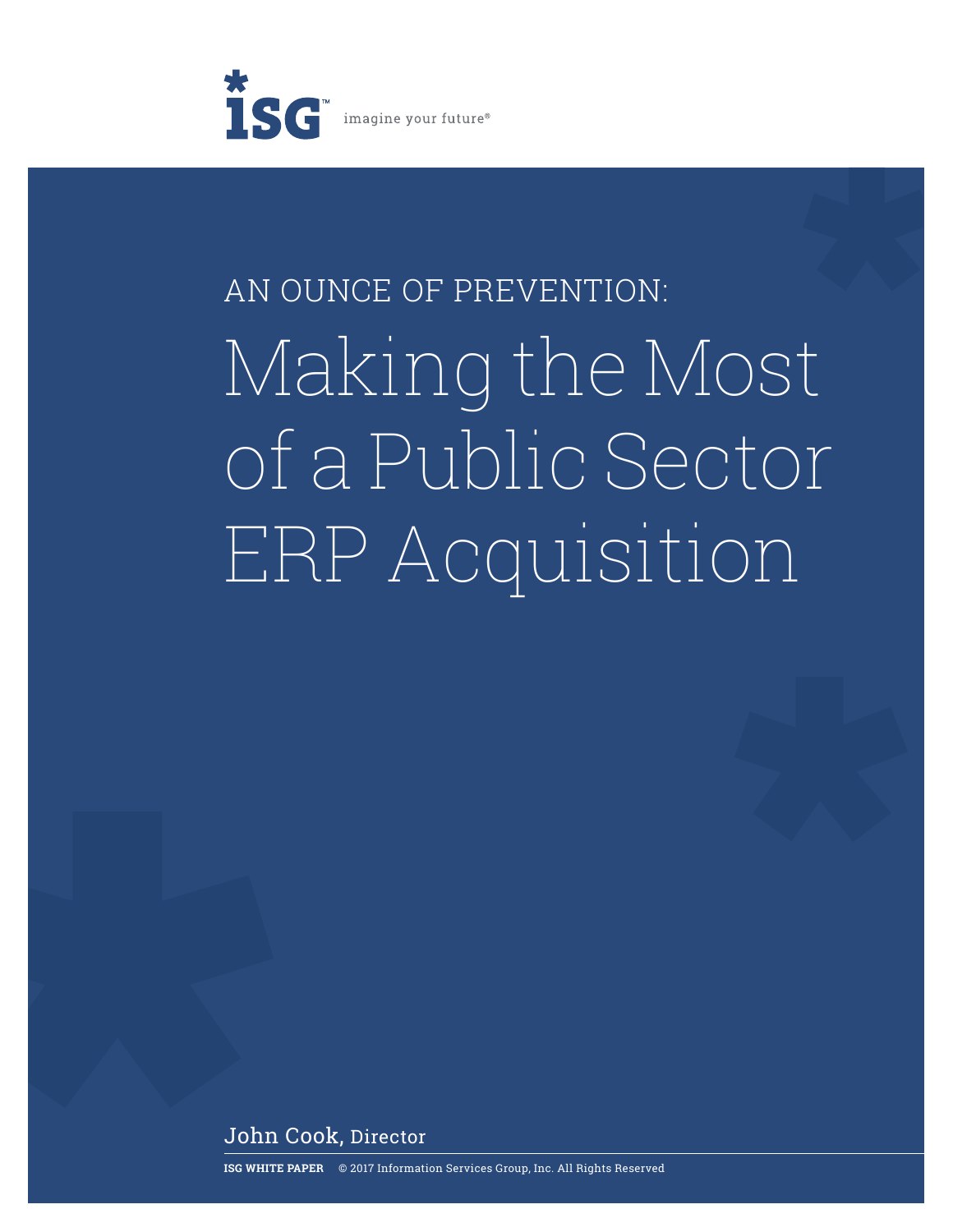

## INTRODUCTION

In these challenging times, public sector and government organizations confront high and growing constituent expectations, statutory requirements from every level that drive up costs and flat or declining budgets. In this environment, effective use of technology is imperative.

While common in private sector enterprises, enterprise resource planning (ERP) systems have been slower to adapt to the unique needs of government agencies, needs that include integrated accounting across disparate databases, sophisticated budgeting, quality reporting and grants management. To meet these challenges, public sector organizations need business systems that are simple to use and that streamline operations across the organization to increase efficiency and cut costs.

When a local or state government agency finally selects and funds an ERP software solution, calculating return on investment (ROI) must begin immediately. But all too often, what begins as an exciting vision of anticipated benefits is sidetracked by a number of unwanted implementation issues that delay full deployment and erode ROI. After all, every day that new software is not employed is a day the investment is not going to its intended use.

The three most common issues that bedevil public sector ERP acquisitions are vendor protests, insufficient accountability and unmet business needs. In most cases, these issues can be traced to a poorly planned and executed selection process. This ISG white paper explores how public sector procurement organizations can apply an "ounce of prevention" to address these common issues and realize immediate benefits from their ERP implementations.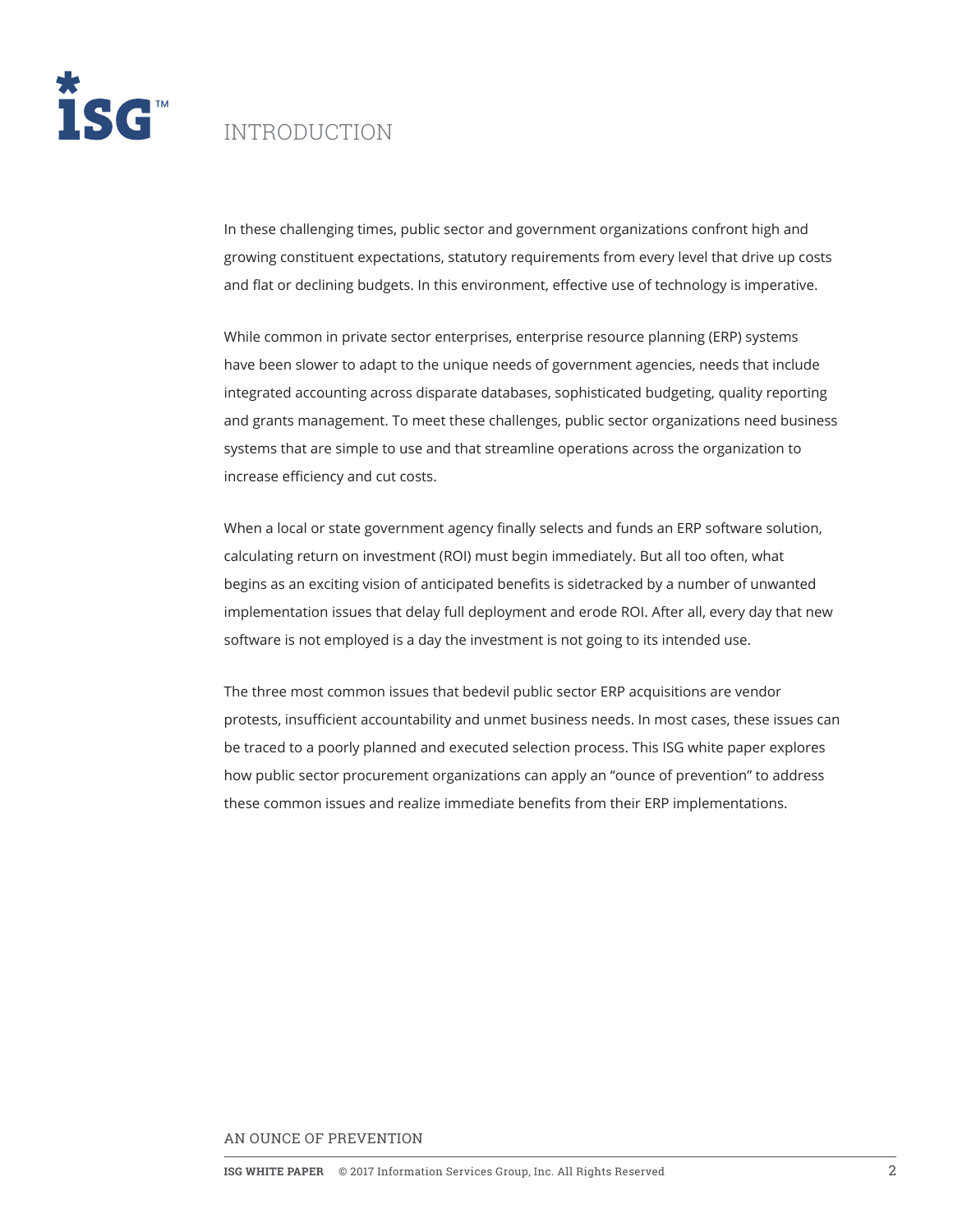

### **VENDOR PROTESTS**

Software and/or service acquisitions can result in contested awards and a prolonged vendor protest that creates a no-win situation: The buyer cannot move ahead with implementing the new system, while vendors have nothing to show for the time, effort and expense invested in developing their proposed solution.

To avoid a vendor protest, start by developing system selection and procurement processes that provide clear and practical criteria by which each vendor will be evaluated. Follow these five recommendations:

- **Define outcomes and eliminate surprises.** Develop business requirements and a Request for Proposal (RFP) based on expected outcomes of the implementation project. Too often, business requirements are defined in the context of the current state rather than the future vision. Clearly articulated outcomes help set expectations on both sides and align the award with the client's needs and goals.
- **Design evaluation steps don't skimp on the preparation.** Invest time and professional expertise to craft the formal proposal evaluation methodology. The evaluation process should include clear-cut criteria with a defined scoring method to ensure and demonstrate that awards are based on an objective review of the results. Design each step, and then execute each step as designed.
- **Questions, anyone?** Take the time to answer all inquiries. Clearly document the evaluation process and criteria in the RFP and allow vendors to ask clarifying questions before responses are due. This allows you to address issues before vendors have invested effort preparing their responses.
- **Keep a clear record of the process.** Document each step as you execute the procurement process. This provides evidence that all criteria were properly considered for all vendors and that the evaluation was conducted as planned. Keeping notes at meetings to support decision reviews and demonstrate thoughtful deliberation during the evaluation provides substantiating support.
- **Be transparent and communicate.** Communicate award decisions to all vendors, including the rationale for the decision, so vendors clearly understand why an award decision was made.

Reducing ambiguity in the process will be time well spent. If the process is designed well, vendors will have little reason (or ability) to protest an award.

#### **INSUFFICIENT ACCOUNTABILITY**

Once the ERP implementation begins, insufficient accountability from the implementation vendor can limit and undermine a public sector organization's ability to enforce standards and ensure project results. The insufficiency often stems from the organization's failure to either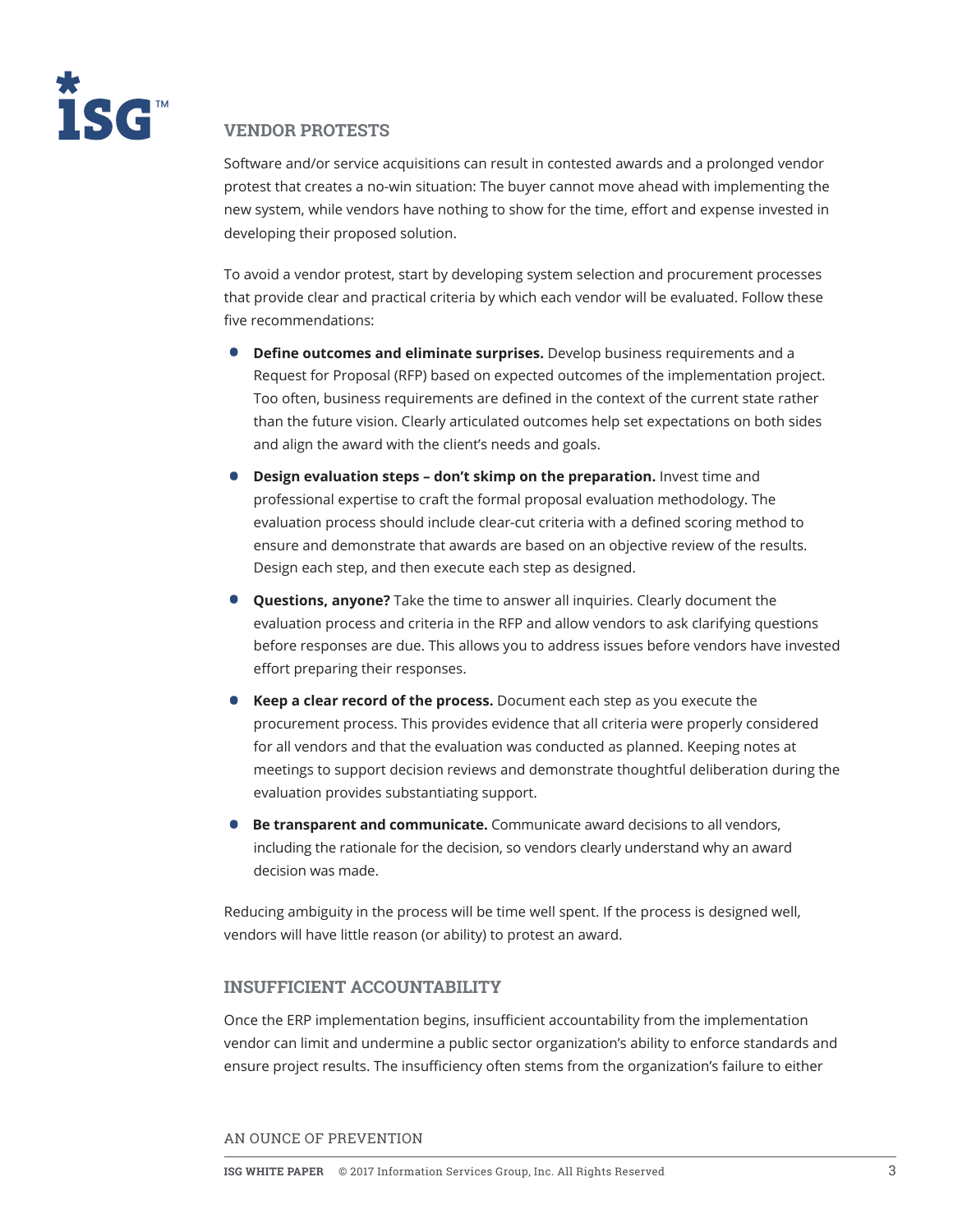

manage vendor performance as written in the negotiated agreement or fulfill its commitments to the project. Specifically, stalled decision-making and delays in issue resolution on the client's part provide the perfect excuse for a vendor to underperform.

To address insufficient accountability, consider the following recommendations:

- **Create a work-focused contract.** A results-based comprehensive contract and statement of work (SOW) clearly defines the work to be done and ties vendor payments to deliverables and project milestones, including component deliverables that enable the client to approve moving forward rather than waiting until a final deliverable is submitted.
- **Manage to that contract.** Clearly define the scope and responsibilities for both the vendor and the client within the contract, especially in these critical SOW areas: report development, interfaces, data conversion, workflow development, training materials, development and delivery, and organizational change management.
- **Incent desired results.** Subject the vendor to financial penalties if specific events such as inadequate vendor staffing occur.
- **Make a project "pre-nup."** Commit to a project scope and cost during contract negotiations. Deferring issues affecting cost to the design phase puts the buyer at risk of losing negotiating leverage. While issues may still emerge during the project that require a change order, these should be limited to true exceptions.
- **Hold something back.** Withhold a reasonable retainage from the vendor payments (approximately 10-15 percent) and do not release the retainage for payment until software acceptance (based on the established criteria in the SOW) and until a threemonth post-implementation stability/support period has expired.

#### **Unmet Business Needs**

Unmet business needs typically result from a misalignment between the organization's expectations and the vendor's interpretation of the business requirements. Moreover, specific needs can be lost in the heat of the deployment.

Attention to detail and compliance factors must be balanced against the broader needs, objectives and goals of the business. To align requirements to vendor responses, consider these recommendations prior to executing the contract:

- **Separate the wheat from the chaff.** Include a multi-step selection process to eliminate non-responsive vendors before vendor demos begin.
- **Show and tell, please.** Require vendor finalists to follow a detailed software demonstration script that reflects the client's expected outcomes of the implementation project.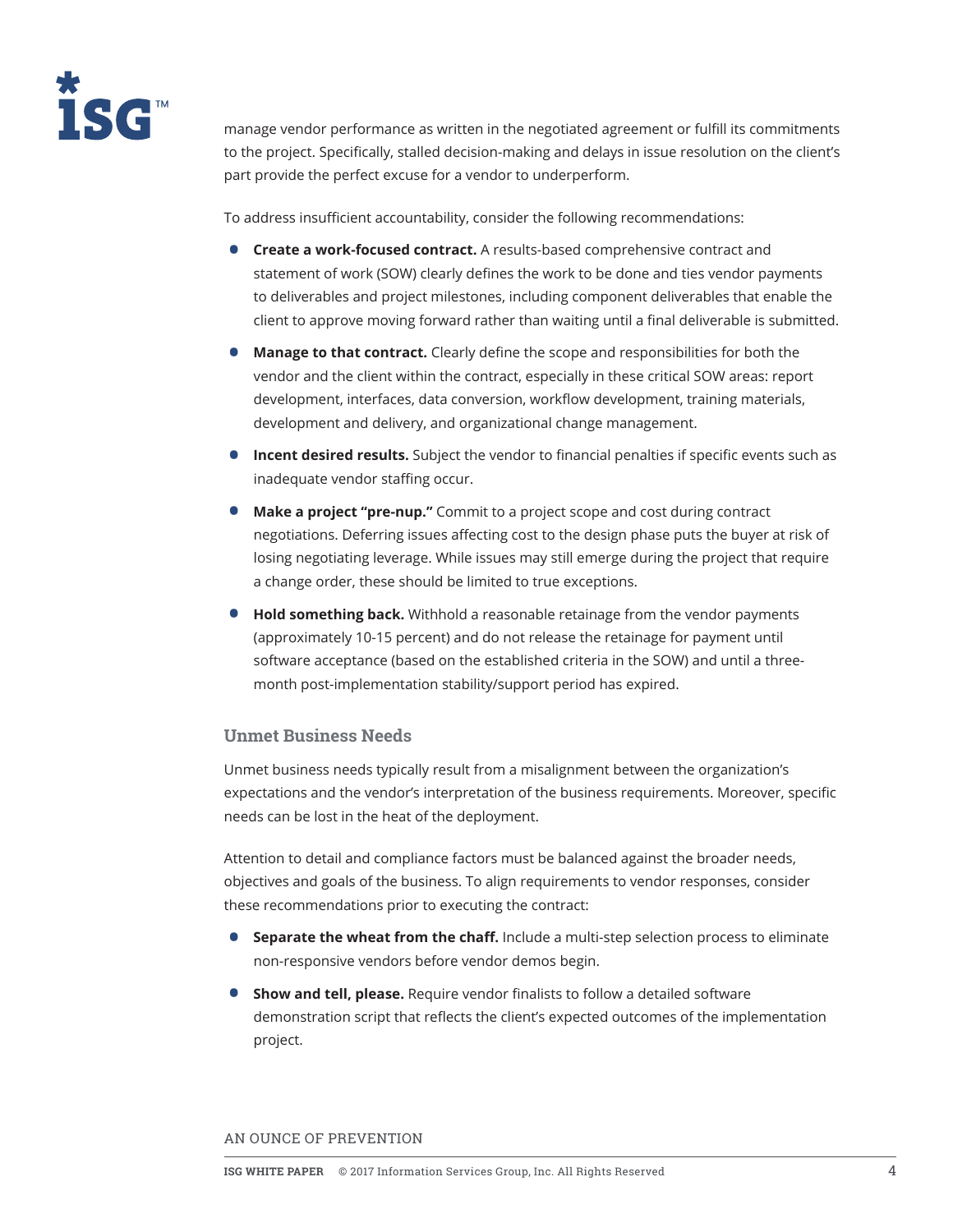

- **Don't rush it.** Plan enough time for the vendor to perform an exhaustive product and services presentation.
- **Be realistic and ask for what you need.** Develop business requirements and an RFP based on your organization's vision and require the vendor to demo only currently available or standard functionality, or functionality that aligns with the project's scope.
- **Keep everyone accountable.** Attach the awarded vendor's functional requirements response to the contract. The client can then monitor the requirements on an ongoing basis to ensure the system is designed and configured to meet the client's requirements.
- **Mind the gaps.** Identify and document gaps between software to be implemented and the client's business/functional needs. This facilitates agreement on how to address gaps related to areas such as customization, work-around and elimination of the requirement, as well as ensures that no gaps are overlooked.
- **Protect yourself at all times.** Withhold a reasonable retainage, as noted previously, to incentivize the services firm to maintain focus at the end of the project and prevent crucial final details from slipping through the cracks or being deferred.

Following these steps will help you make a decision with greater assurance that the implementation project will satisfy all stated business needs.

In all of these cases—vendor protests, insufficient accountability and unmet business needs—an ounce of prevention in the form of expertise and experience early in project planning is worth a pound of cure later on.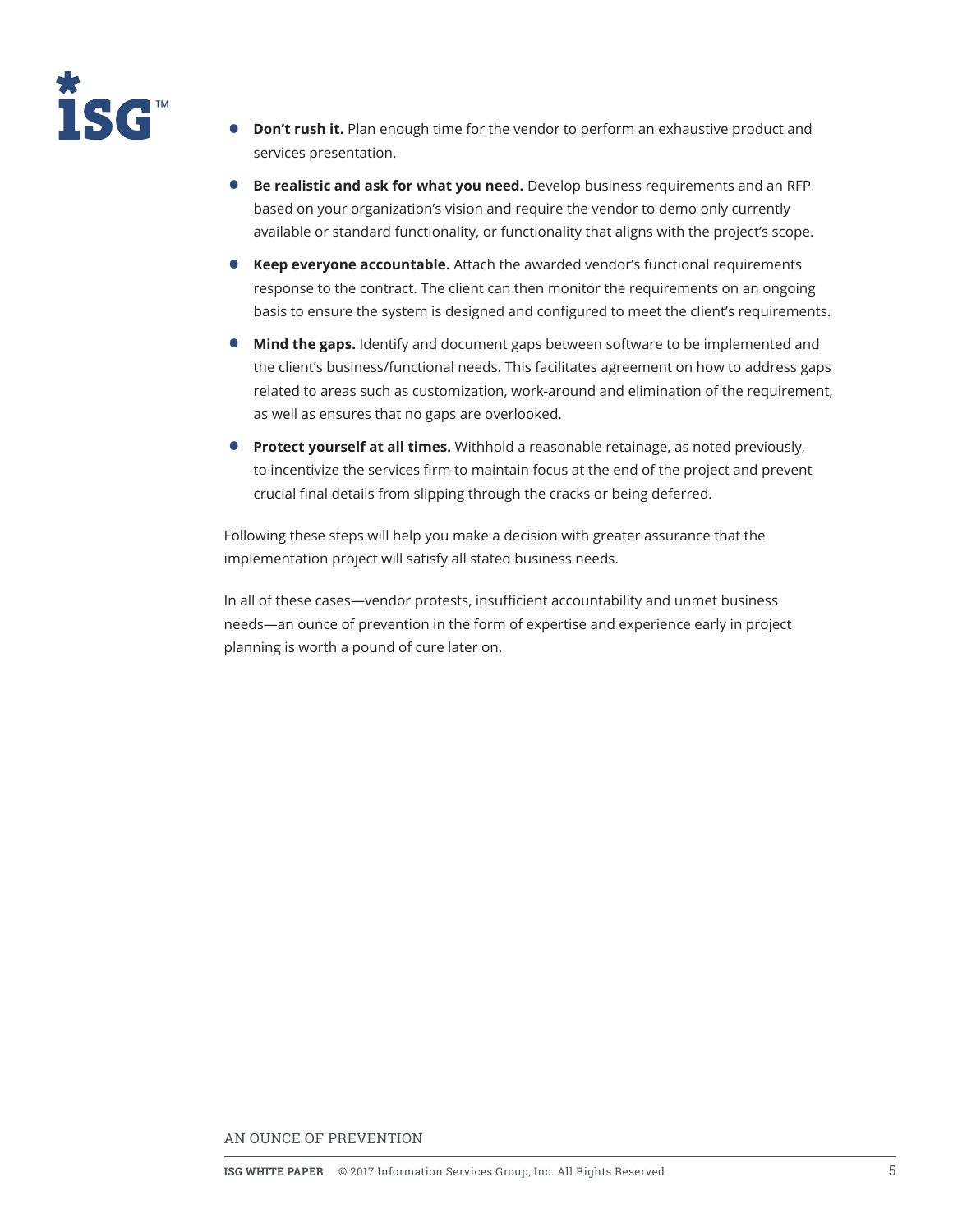## ABOUT THE AUTHOR

## **AN OUNCE OF PREVENTION: Making the Most of a Public Sector ERP Acquisition**

#### **JOHN COOK,**

Director



John has more than 30 years of experience in enterprise application software procurement, analysis, design, project management, development, quality assurance and implementation. For the last sixteen years, he has been helping public sector organizations develop their business case, author and procure their request for proposal, gather requirements, evaluate and select their enterprise-resource planning vendor and manage on-going enterprise software projects. He has hands-on experience with Workday, Oracle PeopleSoft Enterprise and SAP, and has worked with or evaluated many other enterprise software packages. He is a proficient and organized technical writer and presenter, with skills in both the software/ technical and management/marketing fields. Building on his experience as a project manager, he maintains his certification as a Project Management Professional (PMP).